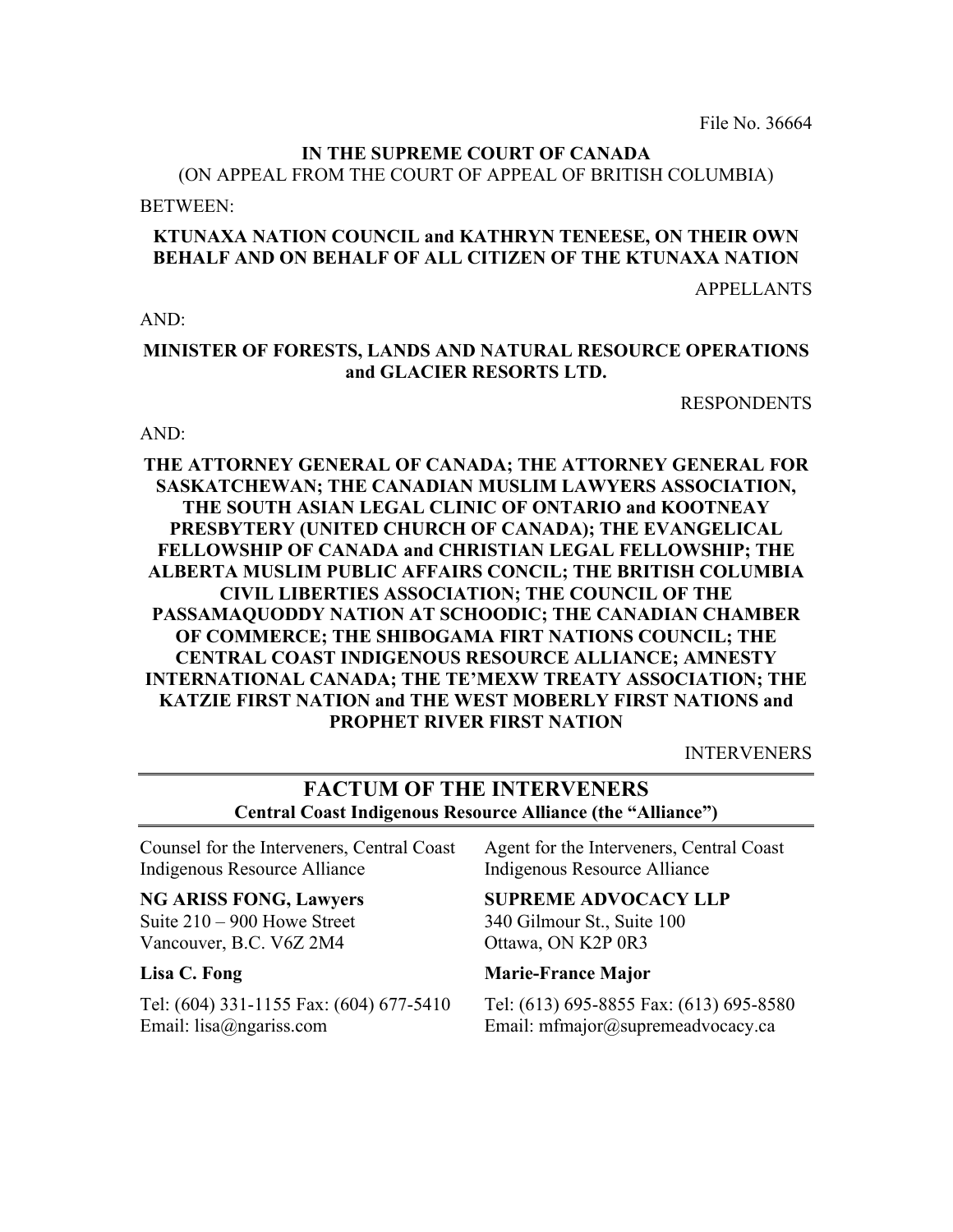Counsel for the Appellants, Ktunaxa Nation Council et al

**PETER GRANT & ASSOCIATES** #900 – 777 Hornby Street Vancouver, B.C. V6Z 1S4

#### **Peter R. Grant Jeff Huberman Karenna Williams**

Tel: (604) 685-1229 Fax: (604) 685-0244 Email: pgrant@grantnativelaw.com jhuberman@grantnativelaw.com kwilliams@grantnatielaw.com

Agent for the Appellants, Ktunaxa Nation Council et al

SUPREME ADVOCACY LLP 340 Gilmour St., Suite 100 Ottawa, ON K2P 0R3

#### **Marie-France Major**

Tel: (613) 695-8855 Fax: (613) 695-8580 Email: mfmajor@supremeadvocacy.ca

Counsel for Respondent, Minister of Forests, Lands and Natural Resource **Operations** 

### **MINISTRY OF JUSTICE**

Legal Services Branch 1001 Douglas Street Victoria, B.C. V8W 2C5

#### **Jonathan Penner**

Tel: (250) 952-0122 Fax: (250) 356-5707 Email: jonathan.penner@gov.bc.ca

Counsel for the Respondent, Glacier Resorts Ltd.

#### **OWEN BIRD LAW CORPORATION** 2900 – 595 Burrard Street

Vancouver, B.C. V7X 1J5

# **Gregory J. Tucker, Q.C.**

Tel: (604) 688-0401 Fax: (604) 632-4479 Email: gtucker@owenbird.com

Agent for the Respondent, Minister of Forests, Lands and Natural Resource **Operations** 

#### **BORDEN LADNER GERVAIS LLP**

Suite 1300, 100 Queen Street Ottawa, ON K1P 1J9

# **Nadia Effendi**

Tel: (613) 787-3562 Fax: (613) 230-8842 Email: neffendi@blg.com

Agent for the Respondent, Glacier Resorts Ltd.

GOWLING WLG (Canada) LLP 2600 – 160 Elgin Street Ottawa, ON K1P 1C3

# **Jeffrey Beedell**

Tel: (613) 786-0171 Fax: (613) 788-3587 Email: jeff.beedell@gowlingwlg.com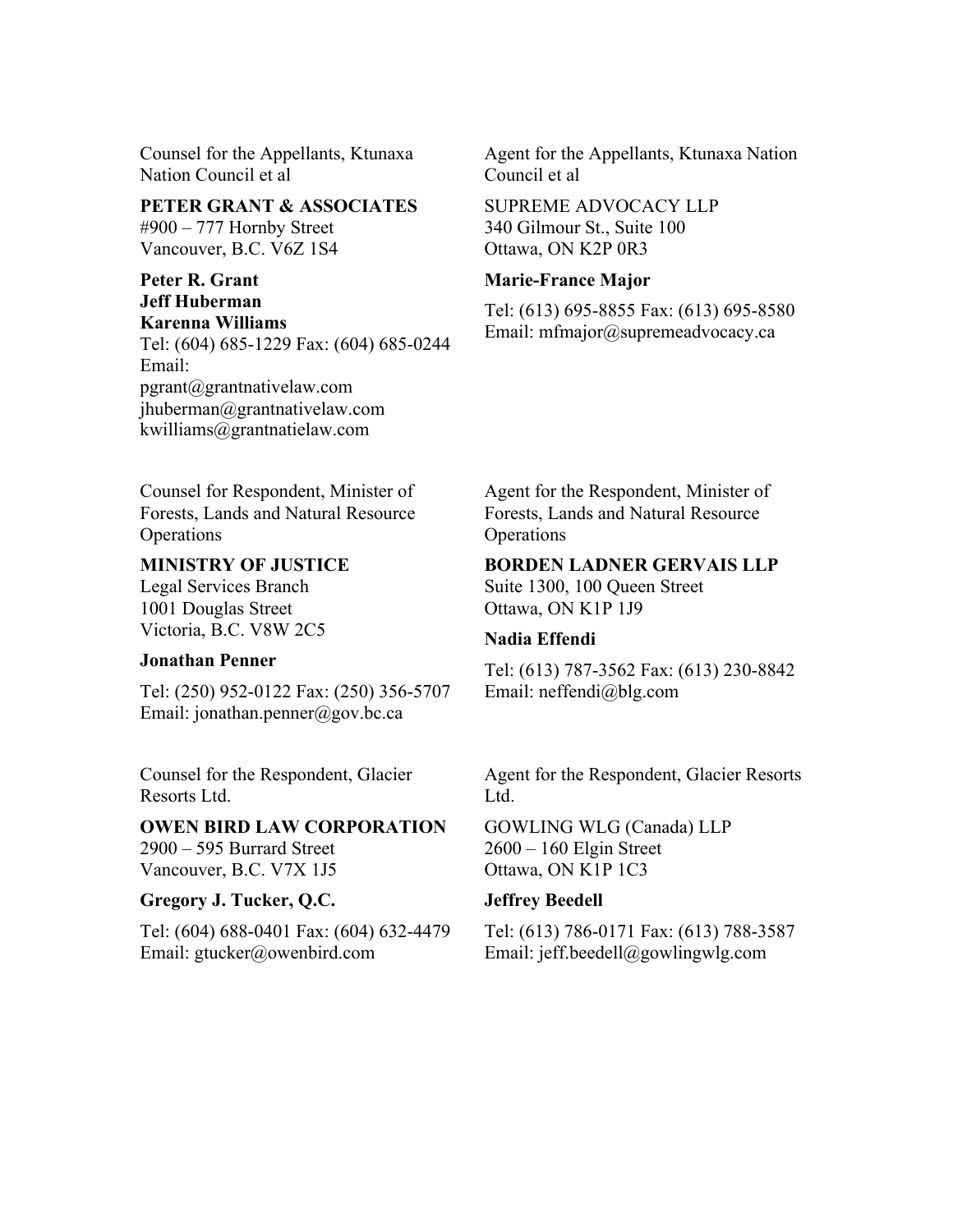Counsel for the Interveners, South Asian Legal Clinic of Ontario, Kootenay Presbytery (United Church of Canada) and Canadian Muslim Lawyers Association

#### **STOCKWOODS LLP**

77 King Street West, Suite 4130 Toronto, Ontario M5K 1H1

#### **Nader R. Hasan**

Tel: 416-593-7200 Fax: 416-593-345 naderh@stockwoods.ca

Counsel for the Intervener, Attorney General for Saskatchewan

#### **ATTORNEY GENERAL FOR SASKATCHEWAN**

Constitutional Law Branch, 8th Floor Regina, Saskatchewan S4P 4Bs

#### **Richard James Fyfe**

Tel: 306-787-7886 Fax: 306-787-9111 James.fyfe@gov.sk.ca

Solicitor for the Intervener, Alberta Muslim Public Affairs Council

#### **NANDA & COMPANY**

3400 Manulife Place 10180 – 101 Street N.W. Edmonton, Alberta T5J 4K1

#### **Avnish Nanda**

Tel: 780-801-5324 Fax: 587-318-1391 avnish@nandalaw.ca

Agent for the Interveners, South Asian Legal Clinic of Ontario, Kootenay Presbytery (United Church of Canada) and Canadian Muslim Lawyers Association

#### **KHALID M. ELGAZZAR**

440 Laurier Avenue West, Suite 200 Ottawa, Ontario K1R 7X6

Tel: 613-663-9991 Fax: 613-663-5552 ke@elgazzar.ca

Agent for the Intervener, Attorney General for Saskatchewan

#### **GOWLING WLG (CANADA) LLP**

2600 – 160 Elgin Street Ottawa, Ontario K1P 1C8

#### **D. Lynne Watt**

Tel: 613-786-8695 Fax: 613-788-3509 lynne.watt@gowlingwlg.com

Agent for the Intervener, Alberta Muslim Public Affairs Council

#### **ATTORNEY GENERAL OF CANADA**

50 O'Connor Street, Suite 500, Room 557 Ottawa, Ontario K1A 0H8

#### **Christopher M. Rupar**

Tel: 613-670-6290 Fax: 613-954-1920 christopher.rupar@justice.gc.ca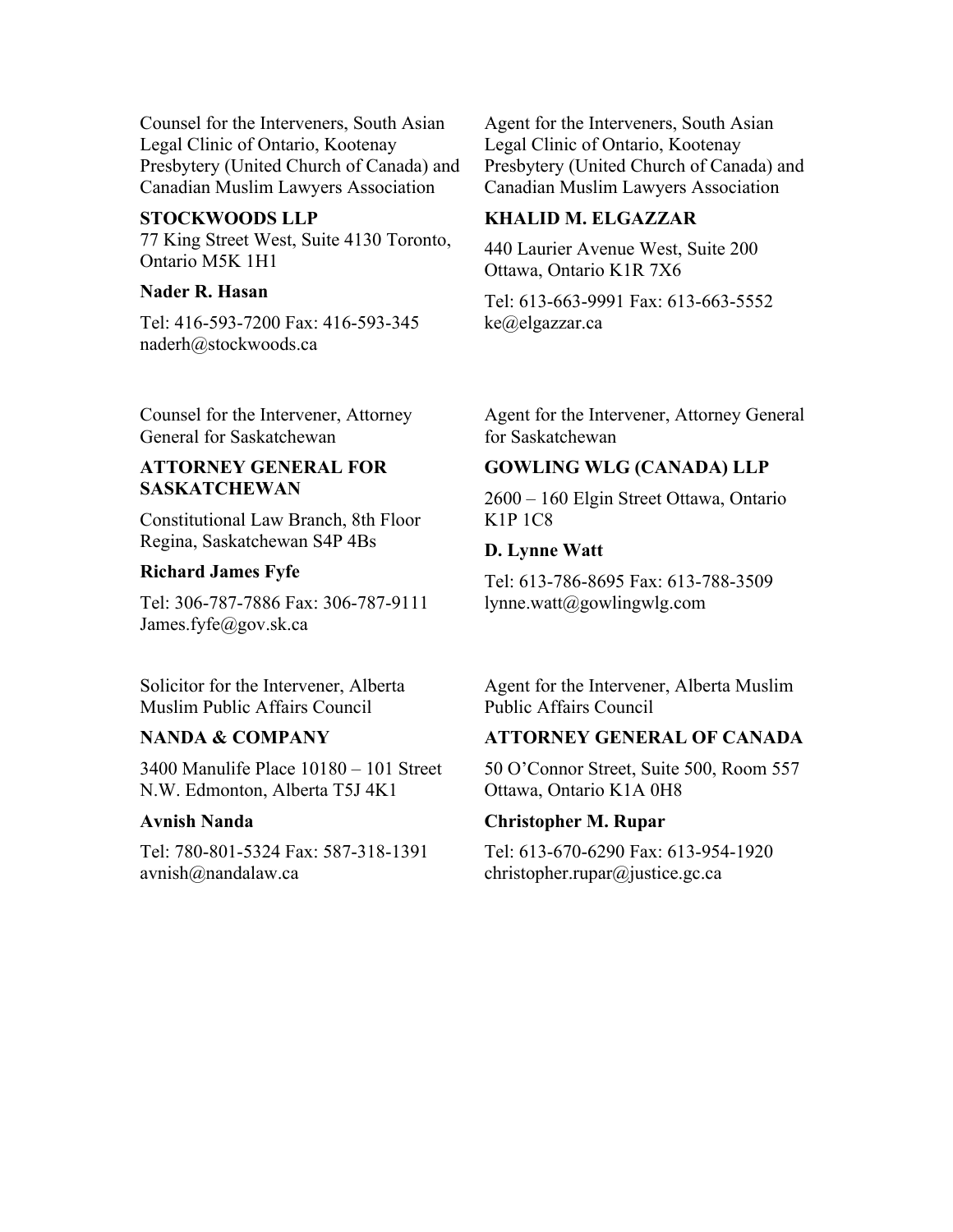Solicitor for the Intervener, Amnesty International Canada

#### **ECOJUSTICE CANADA**

1910-777 Bay Street P.O. Box 106 Toronto, Ontario M4W 3X8

#### **Margot Venton**

Tel: 416-368-7533 Fax: 416-363-2746 mventon@ecojustice.ca

Agent for the Intervener, Amnesty International Canada

# **POWER LAW**

130 Albert Street, Suite 1103 Ottawa, Ontario K1P 5G4

#### **Jennifer Anne Klinck**

Tel: 613-702-5560 Fax: 888-404-2227 jklinck@powerlaw.ca

Counsel for the Intervener, Te'mexw Treaty Association

# **JFK LAW CORPORATION**

816 – 1175 Douglas Street Victoria, BC V8W 2E1

#### **Robert Janes, Q.C.**

Tel: 250-405-3460 Fax: 250-381-8567 rjanes@jfklaw.ca

Counsel for the Intervener, Shibogama First Nations Council

#### **OLTHUIS, KLEER, TOWNSHEND LLP**

250 University Avenue, 8th Floor Toronto, Ontario M5H 3E5

#### **Senwung Luk**

Tel: 416-981-9443 Fax: 416-981-9350 sluk@oktlaw.com

Agent for the Intervener, Te'mexw Treaty Association

# **SUPREME ADVOCACY LLP**

340 Gilmour Street, Suite 100 Ottawa, Ontario K2P 0R5

#### **Marie-France Major**

Tel: 613-695-8855 Fax: 613-695-8580 mfmajor@supremeadvocacy.ca

Agent for the Intervener, Shibogama First Nations Council

# **SUPREME ADVOCACY LLP**

340 Gilmour Street, Suite 100 Ottawa, Ontario K2P 0R5

# **Marie-France Major**

Tel: 613-695-8855 Fax: 613-695-8580 mfmajor@supremeadvocacy.ca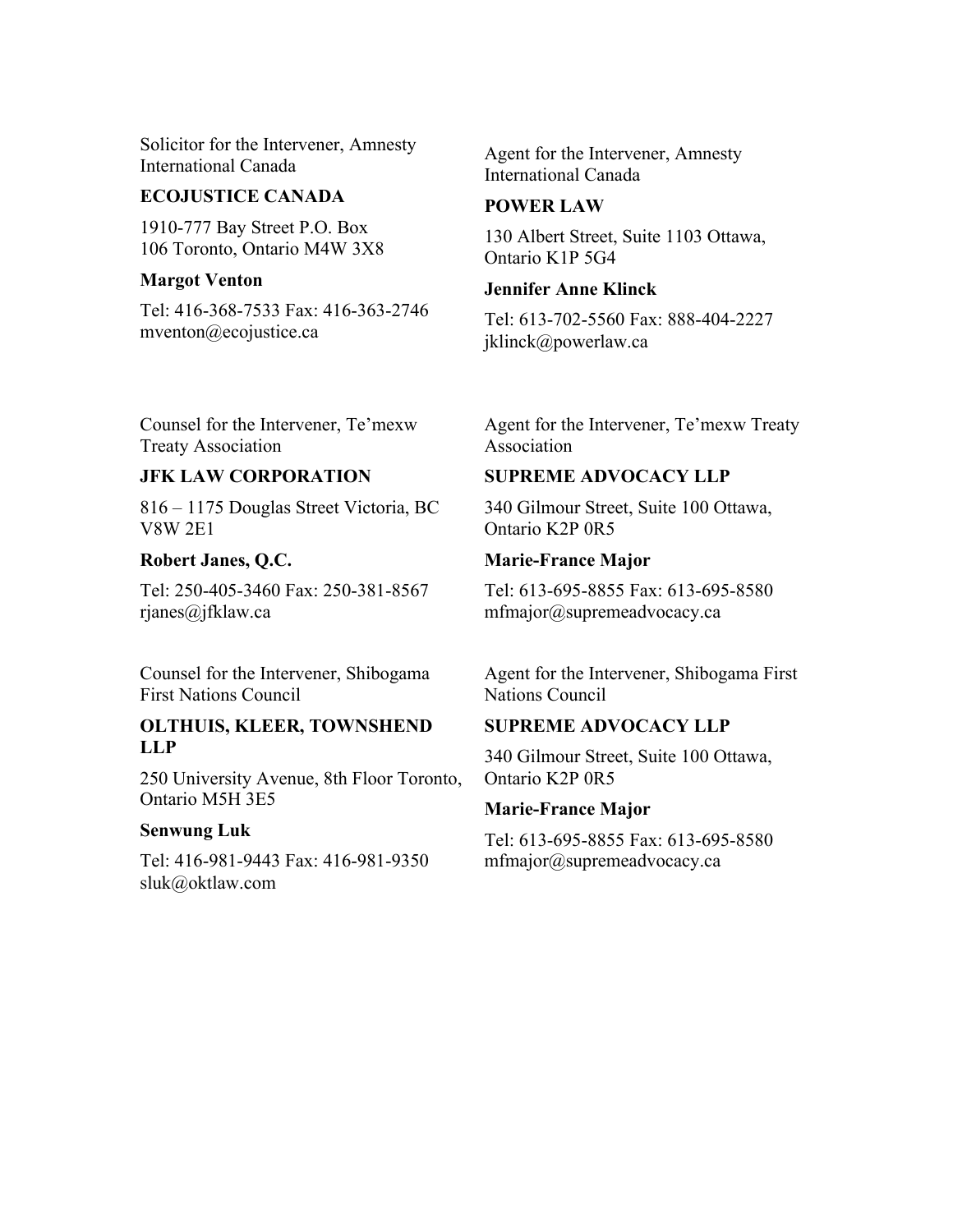Counsel for the Intervener, Canadian Chamber of Commerce

# **MCCARTHY TÉTRAULT LLP**

Toronto Dominion Bank Tower, Suite 5300 Toronto, Ontario M5J 1E6

### **Neil Finkelstein**

Tel: 416-601-8200 Fax: 416-868-0673 nfinkelstein@mccarthy.ca

Agent for the Intervener, Canadian Chamber of Commerce

# **GOWLING WLG (CANADA) LLP**

2600 – 160 Elgin Street Ottawa, Ontario K1P 1C8

# **Jeffrey Beedell**

Tel: 613-786-0171 Fax: 613-788-3587 jeff.beedell@gowlingwlg.com

Counsel for the Intervener, British Columbia Civil Liberties Association

# **GOLDBLATT PARTNERS LLP**

20 Dundas Street West, Suite 1100 Toronto, Ontario M5G 2G8

# **Jessica Orkin**

Tel: 416-979-4381 Fax: 416-591-7333 jorkin@goldblattpartners.com

Counsel for the Intervener, Council of the Passamaquoddy Nation at Schoodic

# **PAUL CHARLES WILLIAMS**

P.O. Box 91 Grand River Territory Ohseweken, Ontario N0A 1M0

Tel: 905-765-4248 Fax: 905-765-1999 orihwa@gmail.com

Counsel for the Intervener, Katzie First **Nation** 

# **DONOVAN & COMPANY**

73 Water Street, 6th Floor Vancouver, BC V6B 1A1

# **John Burns**

Tel: 604-688-4272 Fax: 604-688-4282 john\_burns@aboriginal-law.com

Agent for the Intervener, British Columbia Civil Liberties Association

# **GOLDBLATT PARTNERS LLP**

500 – 30 Metcalfe Street Ottawa, Ontario K1P 5L4

# **Colleen Bauman**

Tel: 613-482-2455 Fax: 613-235-3041 cbauman@goldblattpartners.com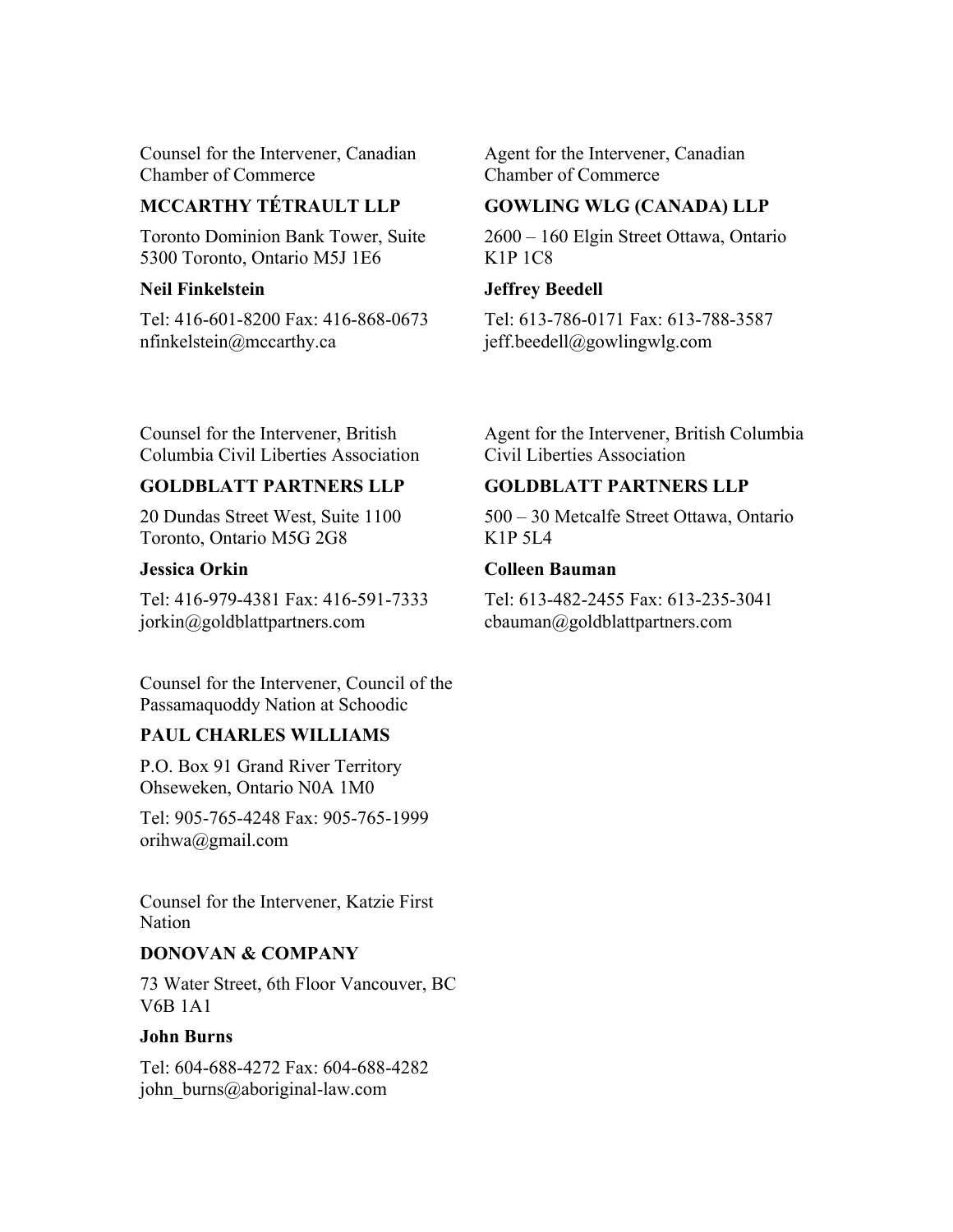Counsel for the Intervener, West Moberly First Nations and Prophet River First Nation

### **DEVLIN GAILUS WESTAWAY**

736 Broughton Street, 2nd Floor Victoria, BC V8W 1E1

# **John W. Gailus**

Tel: 250-361-9469 Fax: 250-361-9429 john@dgwlaw.ca

Agent for the Intervener, West Moberly First Nations and Prophet River First Nation

# **DEVLIN GAILUS WESTAWAY**

55 Murray Street, Suite 230 Ottawa, Ontario K1N 5M3

#### **Cynthia A. Westaway**

Tel: 613-722-9091 Fax: 613-9097 Cynthia@dgwlaw.ca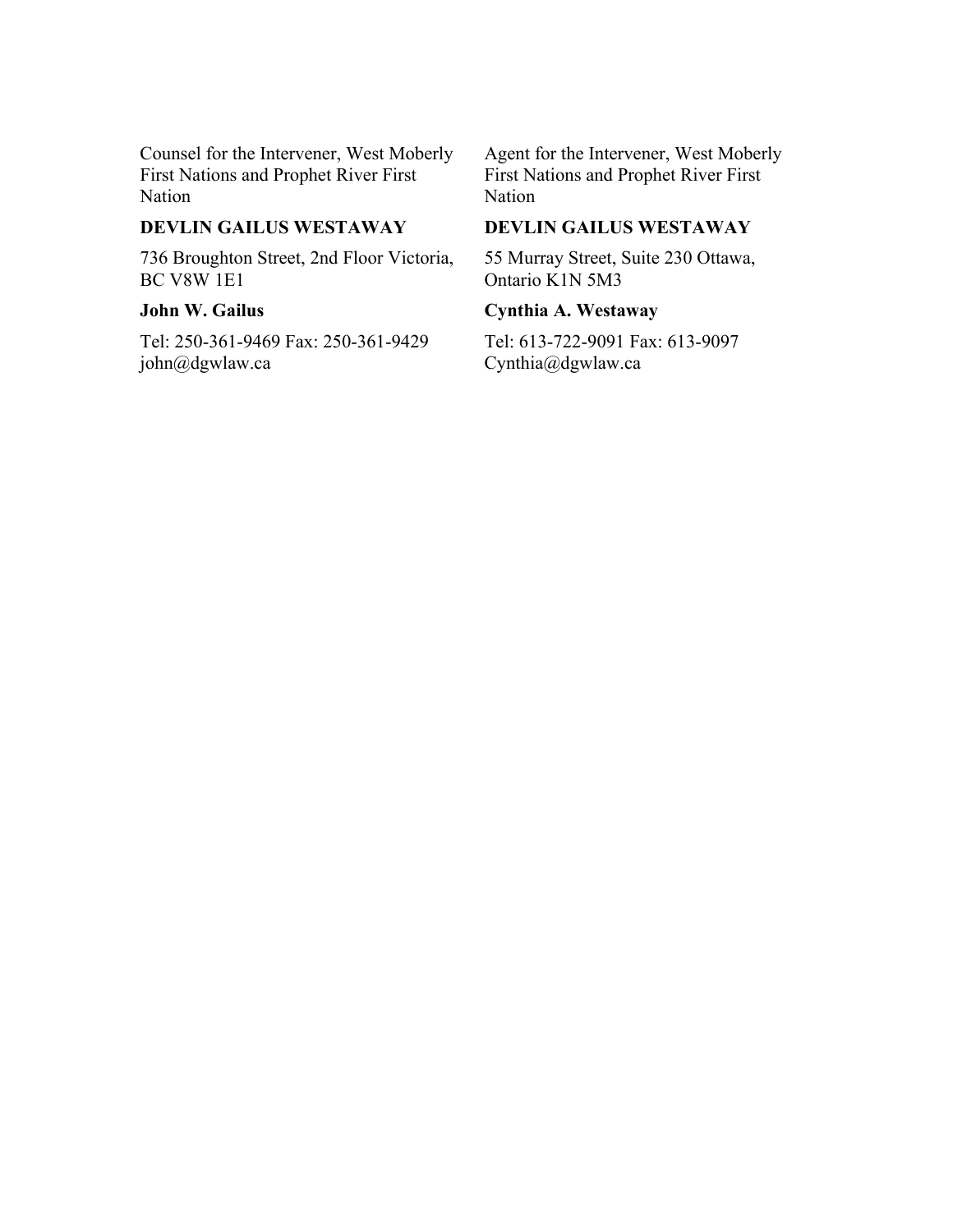# **TABLE OF CONTENTS**

| <b>Section</b>                | Page     |
|-------------------------------|----------|
| Parts 1-5                     | $1 - 10$ |
| Part 6 – Table of Authorities | 11       |
| Part 7 – Statutes             | 11       |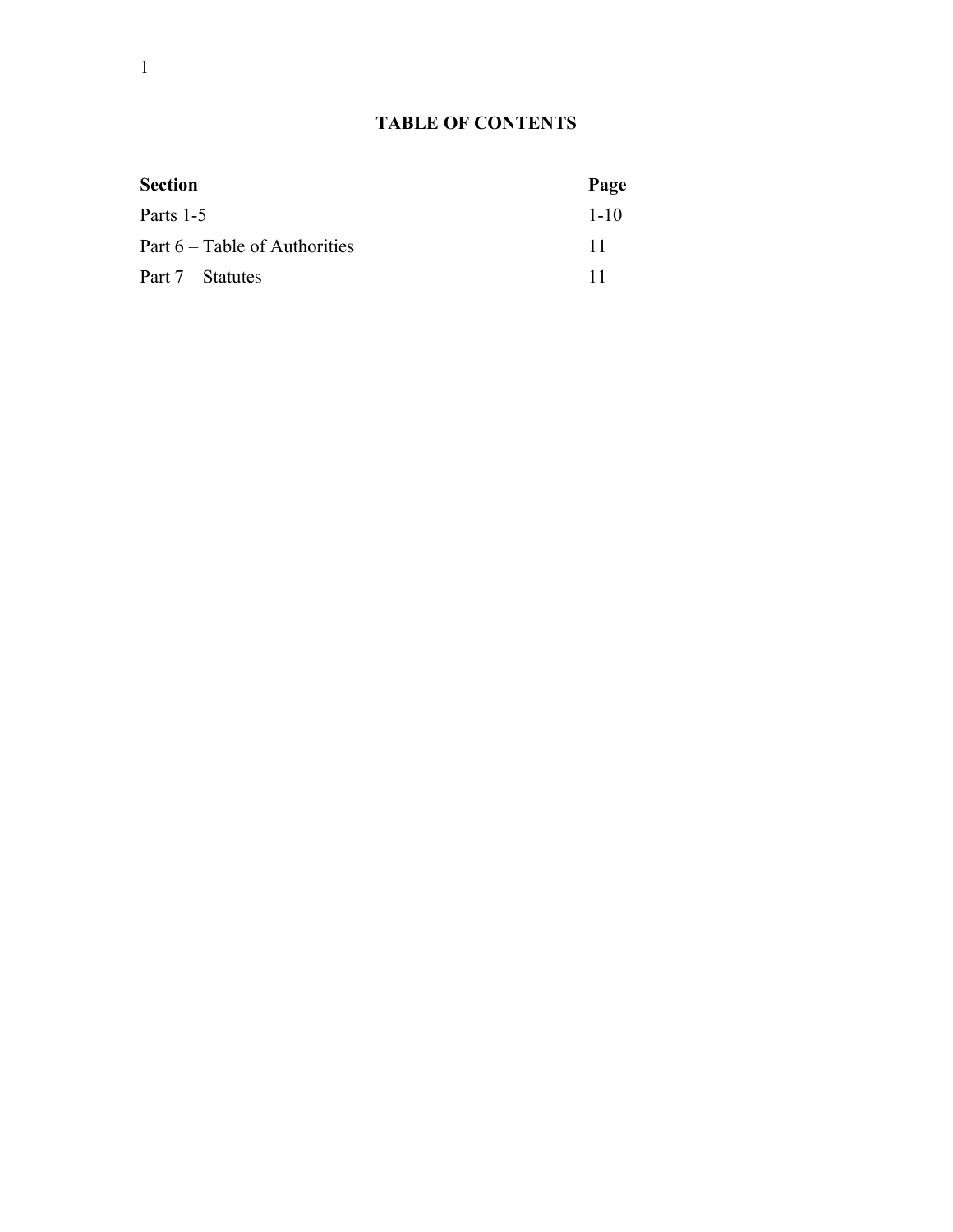#### **PART I-STATEMENT OF FACTS**

The Central Coast Indigenous Resource Alliance<sup>1</sup> (the "Alliance") received leave to  $\mathbf{1}$ . intervene on Aug. 31, 2016. The Alliance takes no position on the facts.

#### **PART II - STATEMENT OF ISSUES**

 $2.$ The Alliance makes submissions about two matters: first, Aboriginal spiritual beliefs that depend on the integrity of sacred lands – and particularly origin stories tied to specific places, and expressing the spiritual relationships of peoples to the world  $-$  and secondly. whether actions by the Crown, qua owner, that impact such sacred lands may infringe freedom of religion under section 2(a) of the Charter.

#### **PART III - STATEMENT OF ARGUMENT**

#### A. Aboriginal spirituality and sacred lands

3. Ktunaxa's spiritual beliefs, which rely and depend on the integrity of particular sacred lands, are not unique in that respect. The Nations of the Alliance also hold spiritual beliefs that are tied to sacred lands (and sacred animals). The existence of such beliefs (of which the Alliance and its Nations provide merely a sampling) ought to inform any interpretation of section 2(a). Similarly, all such beliefs may be impacted by any interpretation of section 2(a) that either encompasses all aspects of Aboriginal "landbased" (or marine-based) spirituality, or instead protects only aspects of such religious beliefs that do not conflict with the Crown's "radical" or "ultimate" title to land in B.C. from the time of sovereignty,<sup>2</sup> or other forms of Crown ownership (e.g., the Crown's ownership of all "wildlife" in B.C.).<sup>3</sup>

<sup>&</sup>lt;sup>1</sup> The Alliance is a non-profit organization that represents a collective of four First Nations: Heiltsuk, Kitasoo/Xai'xais, Nuxalk and Wuikinuxwv First Nations (the "Nations"). The Alliance's mandate of ensuring the Nations' ecosystems return to a healthy balance includes protecting and restoring sacred and other lands and animals. The Alliance and the Nations promote stewardship predicated on their traditional laws, which include respect for sacred spaces and animals.

<sup>&</sup>lt;sup>2</sup> In British Columbia, Crown sovereignty was settled in 1846 by the Oregon Boundary Treaty, as noted in, for example, Re A.-G. Can. and A.-G. B.C. (sub nom. Reference re Ownership of the Bed of the Strait of Georgia), [1984] 1 S.C.R. 388 [Alliance Book of Authorities ("CCIRA BA") Tab 1].

Wildlife Act, R.S.B.C. 1996, c. 488, section 2(1) [CCIRA BA Tab 5], this being the ultimate basis on which the Crown may authorize, for example, trophy-hunting of bears.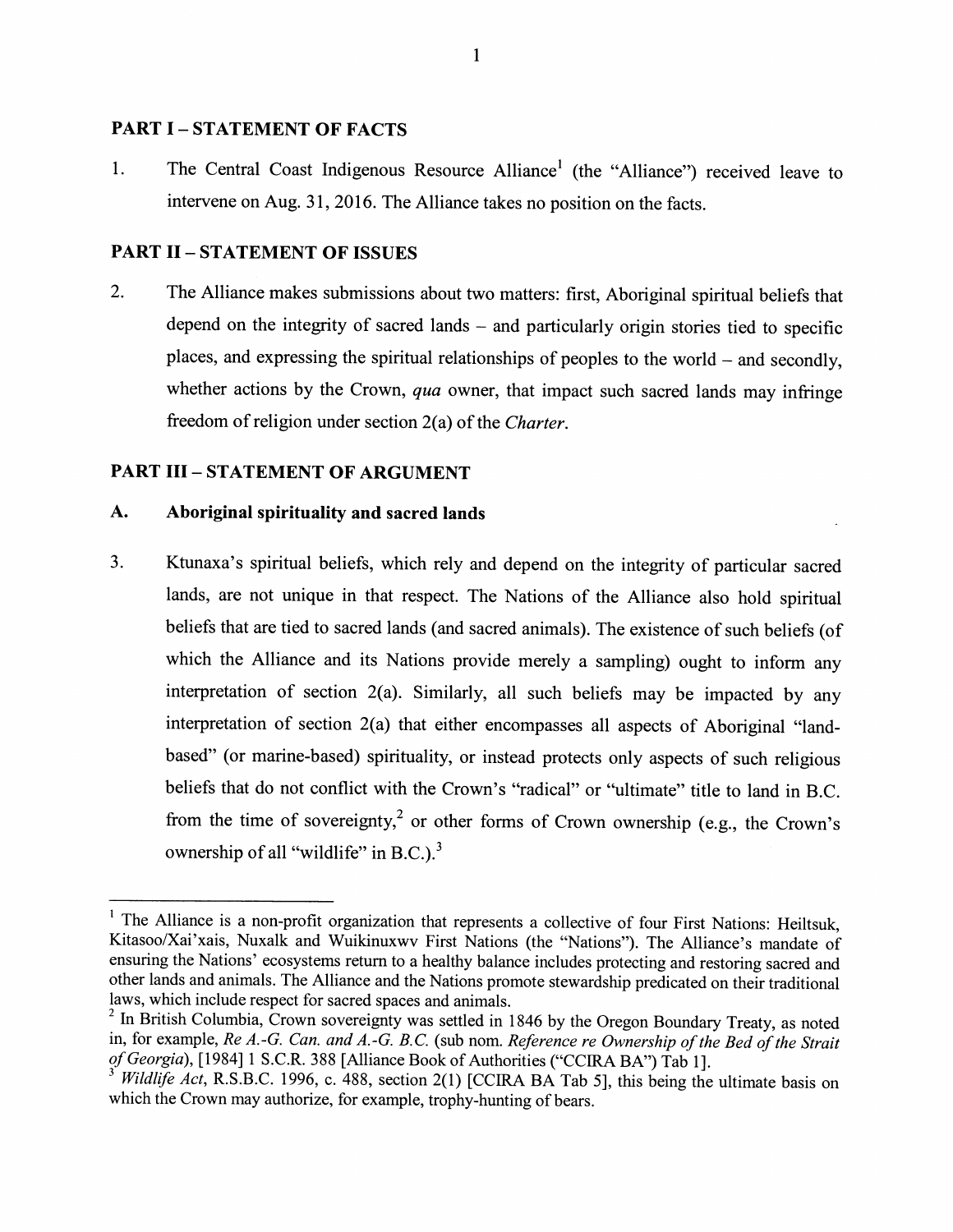- $\overline{4}$ . Aboriginal spiritual beliefs are not uniform. But many coastal First Nations in British Columbia, for example, share common themes and values underlying their beliefs about spirituality, and about their lives and their connection to other life forms on the land, and on the waters:
	- Beliefs taught through traditional stories, especially origin stories, that may take a. different and multiple forms, including oral story-telling, visual art, song and dance. Such stories may vary in details between families and groups, but carry the same themes, teachings and values; origin stories speak about the nature of life and reality.<sup>4</sup>
	- Creation having a common origin in a creator that entails respect for all life, and  $\mathbf b$ . the maintaining of relationships as part of the creator's original design of wholeness.
	- Stories of transformations, which speak to changes of outward physical form or c. 'clothing', but similarity of essence. Biodiversity is physical, not spiritual or essential.
	- Oneness of physical and spiritual worlds, which are connected, interrelated and d. interactive, with communication and travel between them by humans and by spirit beings.
	- Community and interdependence of families, peoples, and living things, as a e. natural state, to be maintained through balanced and harmonious relationships.
	- f. Understandings, agreements and respectful protocols between societies of people, societies of animals and societies of spirits, passed down through generations, renewed and expressed through ritual, ceremonies and songs. These protocols may include treating the bones of animals and fish with respect, so that they will return to give themselves up to humans, and non-public (secret) methods of

<sup>&</sup>lt;sup>4</sup> Origin stories may also involve rules as to who and how the stories are told, such as being told only on the sacred land, or being told only by families who own and have responsibility to keep, protect and pass down those stories.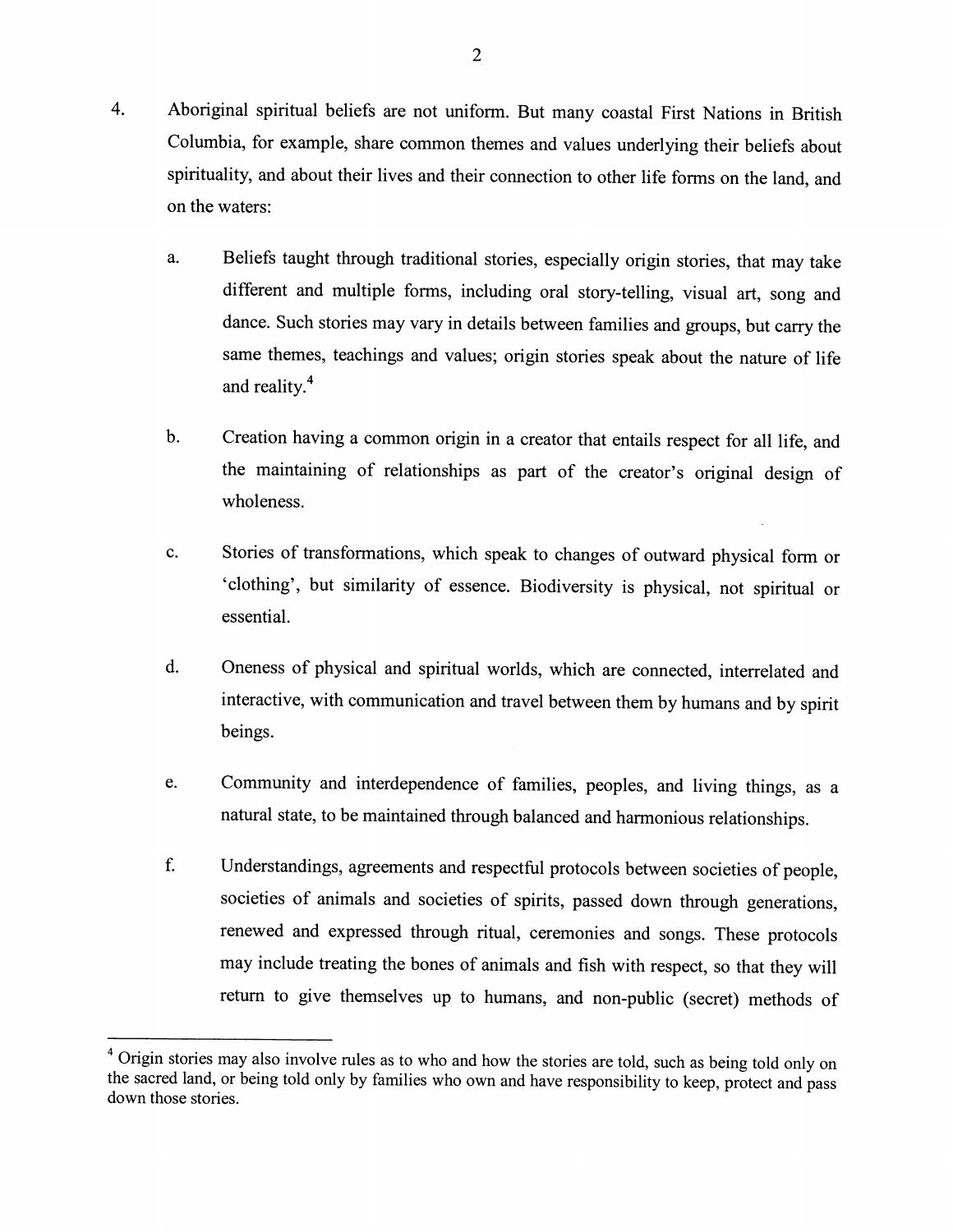spiritual communication that guide communication and interventions between the physical and spiritual worlds.<sup>5</sup>

- 5. Origin stories thus define the spirituality and the practices of First Nations in multifaceted ways, including how they came into being; the purpose of their being; their relationship with others beings, material and spiritual; and their relationship with the environment, real and mystical. They are the basis for commitments to take only what is needed; that all lives - human, plant or animal - have equal value, and not to kill without proper protocol. The stories that teach these beliefs and values occur within the traditional territories of their respective First Nations - on particular lands, rivers, lakes, channels, islands, beaches, and seas. These stories are about home.<sup>6</sup> The desecration or destruction of sacred lands would erode the spiritual identities of people guided by these stories.
- For example, Heiltsuk First Nation ("Heiltsuk") is a band of Aboriginal peoples on the 6. Central Coast of British Columbia. Heiltsuk traditional territories encompass 16,658 square kilometres. The territories include extensive nearshore and offshore waters. These territories include specific lands sacred to Heiltsuk peoples, including sacred lands that form part of the origin stories of Heiltsuk. These origin stories, and the places they involve, are sacred; they involve rules and restrictions relating to the stories and the places.<sup>7</sup> Sacred lands are an inextricable part of their origin stories, and not merely locations where certain events took place.
- 7. Sacred lands also exist where supernatural forces reside, such as ancestral spirits and animal spirits. Members are prohibited from interfering with the balance of these supernatural forces, and are obligated to restore the balance when they are upset. Like

<sup>&</sup>lt;sup>5</sup> For example, in 2016, in conjunction with Raincoast Conservation Foundation, the Alliance obtained a recommendation by a British Columbia court that the remains of a grizzly bear, illegally shot and taken by a poacher, be returned to the Kwatna area of the Great Bear Rainforest, to allow his spirit to rest in accordance with traditional laws.

<sup>&</sup>lt;sup>6</sup> Origin stories may involve an aspect of secrecy in their practice, including the secrecy of the precise location of sacred land to some or all persons.

 $\frac{1}{1}$  The allowable use of sacred land in an origin story may vary. For example, the Heiltsuk may allow pilgrimages to sacred land, and permit activities such as harvesting that will not interfere with the land, but do not permit desecration or destruction.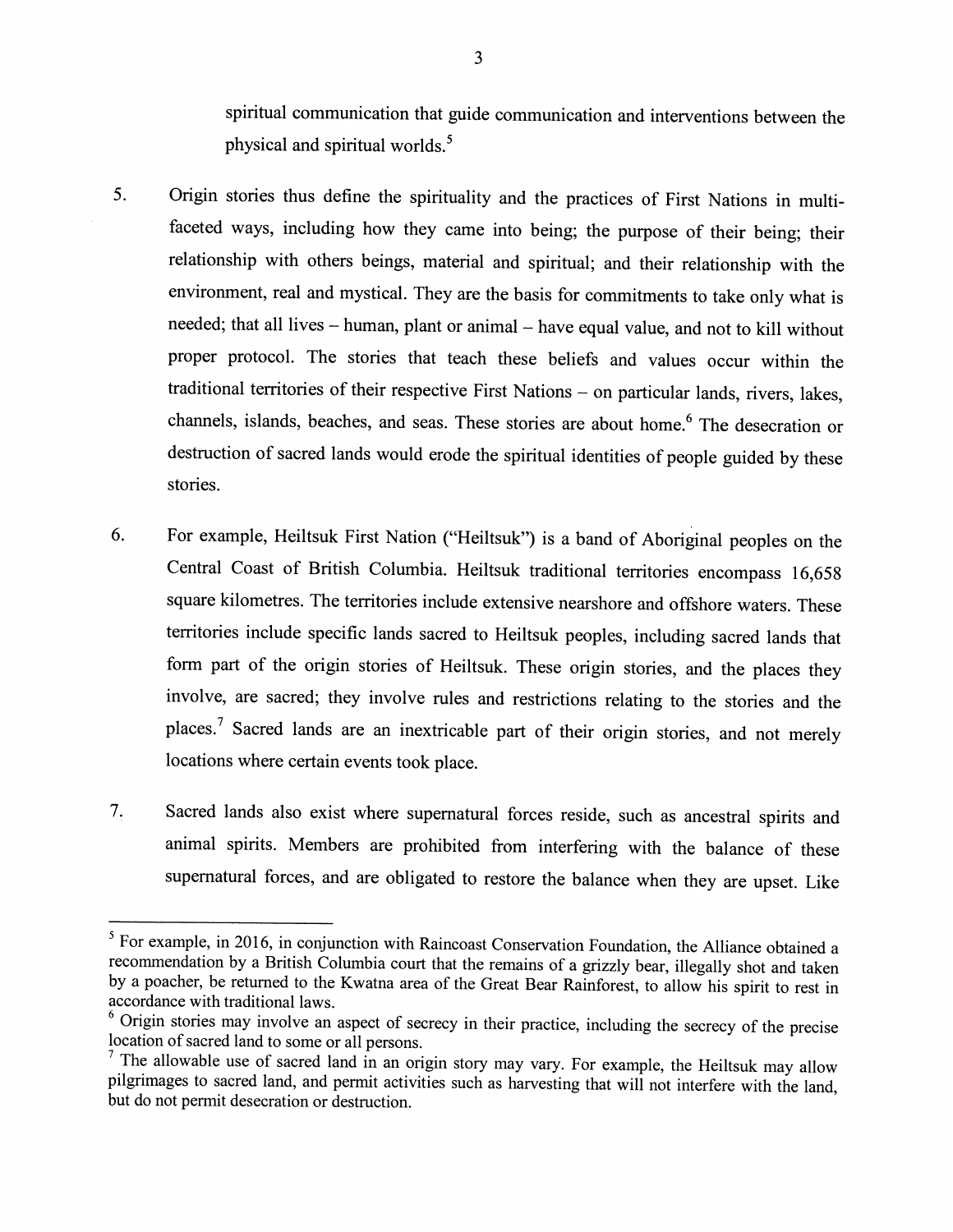places related to origin stories, these sacred lands may involve rules and restrictions. The desecration or destruction of such sacred lands would also erode Heiltsuk's spiritual identity.

- 8. Similarly, Kitasoo/Xai'xais First Nation ("Kitasoo/Xai'xais") is a band of Aboriginal peoples also on the Central Coast. Their traditional territories include specific places and animals sacred to Kitasoo/Xai'xais.
- One version of a story with a specific site is the Blackfish (or orca) story, which (in brief) 9. tells of four seal hunters, travelling by canoe, who drop anchor for the night. Their anchor strikes the roof of an underwater bighouse, whose spirit chief (Git-nu-gwun-aks) sends a fish to investigate. The fish keeps one hunter awake, who then tears off its fins. The chief, angered, creates a whirlpool that pulls the canoe and the hunters underwater, to his bighouse. When the hunters give up their seal fat, the chief called for a feast for spirits. When they are let go, four days later, they find they have been gone for four-years. This story occurs off the north end of Aristazabal Island, in what is now called Borrowman's Bay. The four wind spirits come from specific places in the territory. The bighouse that the hunters build is dis'ju, a site sacred on Princess Royal Island.
- Similarly, a version of the Big Salmon story tells of a salmon spirit who entices a man to 10. hunt him, then takes him underwater, and tests him for a year. After a year, the salmon spirit brings him back and gifts him with regalia, and a chief's song that takes four days to sing. The story continues where other chiefs, who become jealous of him, cause his death to take his power, but are killed (except for one) by the salmon spirit. This story occurs specifically in Kynoch.
- 11. In addition to sacred lands, Kitasoo/Xai'xais are spiritually connected to certain animals, including bears. Their origin stories and traditional stories include human/bear transformations in sacred lands in their traditional territory. These places and animals are sacred; the destruction of these places and animals would impact Kitasoo/Xai'xais by eroding their spiritual identity.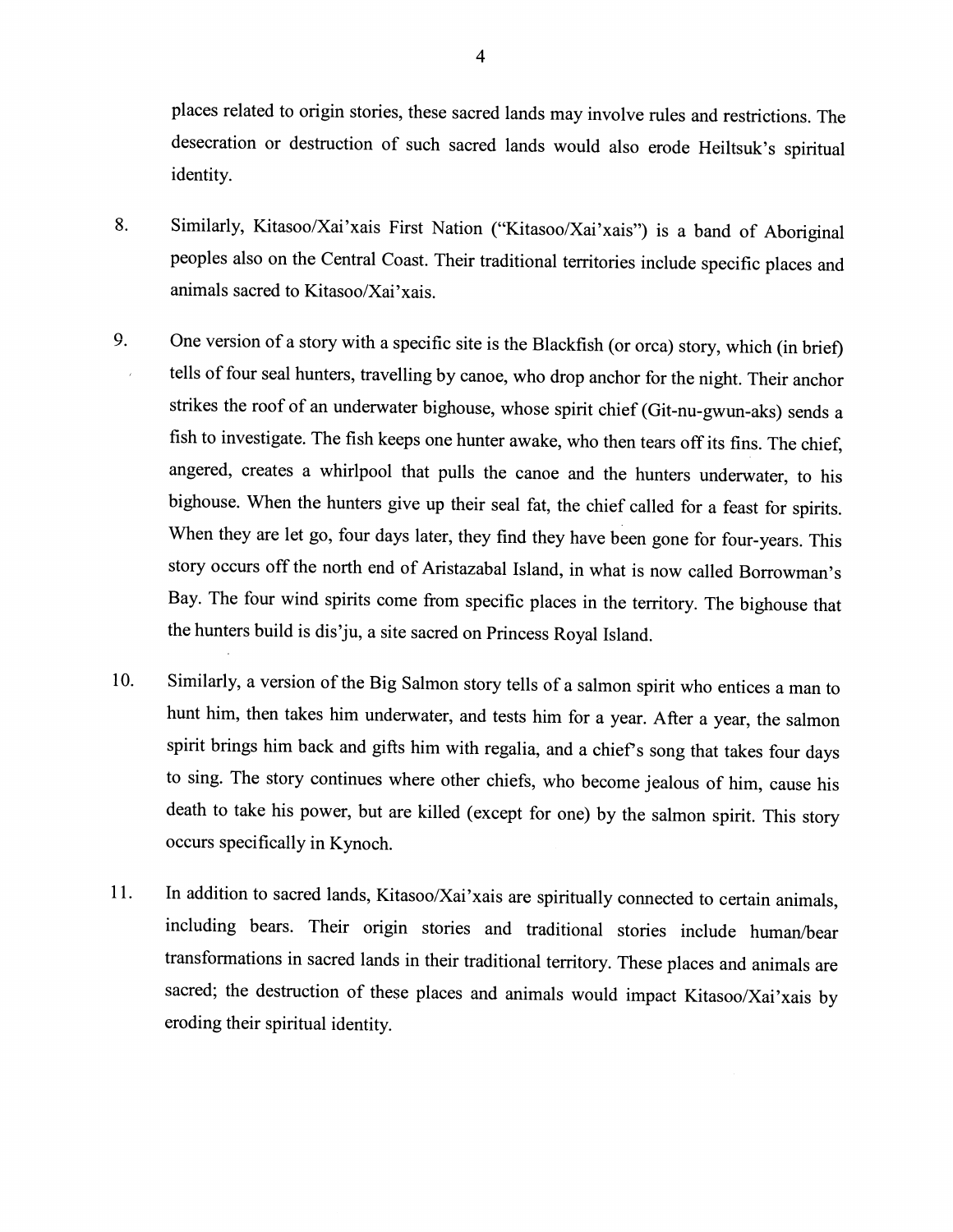- Kitasoo/Xai'xais believe the Spirit Bear, or moskgm'ol, hold supernatural powers. 12. Ancestral spirits can reside within the Spirit Bear. The Spirit Bear's story involves the Raven making one in every ten black bears white, to remind the people of when ice covered the land and how the people should be thankful for the bountiful land of today. The Raven decreed that they could live in peace forever. The land referenced in this story is Princess Royal Island, which is considered sacred land. Kitasoo/Xai'xais have protected the Spirit Bear and its habitat on Princess Royal Island since time immemorial.<sup>8</sup>
- Sacred lands are not always "public", and the secrecy that forms a part of Ktunaxa's 13. spiritual practices is not unique. For some coastal First Nations, spiritual information, such as certain practices and locations of some sacred sites, may be kept secret from outsiders.<sup>9</sup>
- Sacred lands (e.g., of Heiltsuk and Kitasoo/Xai'xais) are generally located on lands or 14. waters over which Canada or British Columbia claims ownership, subject only to Aboriginal title and rights. Consequently, subject only to constraints under sections  $2(a)$ and further or alternatively, aboriginal rights under section 35, the Crown grant may grant property rights, or exercise its own property rights over such sacred lands.

#### **B.** Interpretations of section 2(a) and infringements relating to sacred lands

This court stated in *Loyola* that measures which disrupt the vitality of religious 15. communities represent a profound interference with religious freedom.<sup>10</sup> The Court of Appeal below perceived an internal limit to the freedom of religion guaranteed by section 2(a) based on the inability of that freedom to impact "the behaviour of others on their

<sup>&</sup>lt;sup>8</sup> In 2006, Kitasoo/Xai'xais worked with the Valhalla Wilderness Society and the provincial government to create the Spirit Bear Conservancy on Princess Royal Island, which prohibits the hunting of the Spirit Bear and black bears. In principle, however, the power of the government to authorize hunts of spiritually-significant wildlife raises issues relating to the scope of section 2(a) arising in the different context of this case.

<sup>&</sup>lt;sup>9</sup> For example, a court that heard evidence of sites sacred to the Hupacasath First Nation noted that the sites are "secret, specific to families, and must be secluded from, and untouched by, other human beings" in Hupacasath First Nation v. British Columbia (Minister of Forests), 2008 BCSC 1505 at paras. 15 and 61 [CCIRA BA Tab 3].

<sup>&</sup>lt;sup>10</sup> Loyola High School v. Quebec (Attorney General), [2015] 1 S.C.R. 613, 2015 SCC 12 at para. 67 [Appellant's Book of Authorities ("ABA") Tab 21].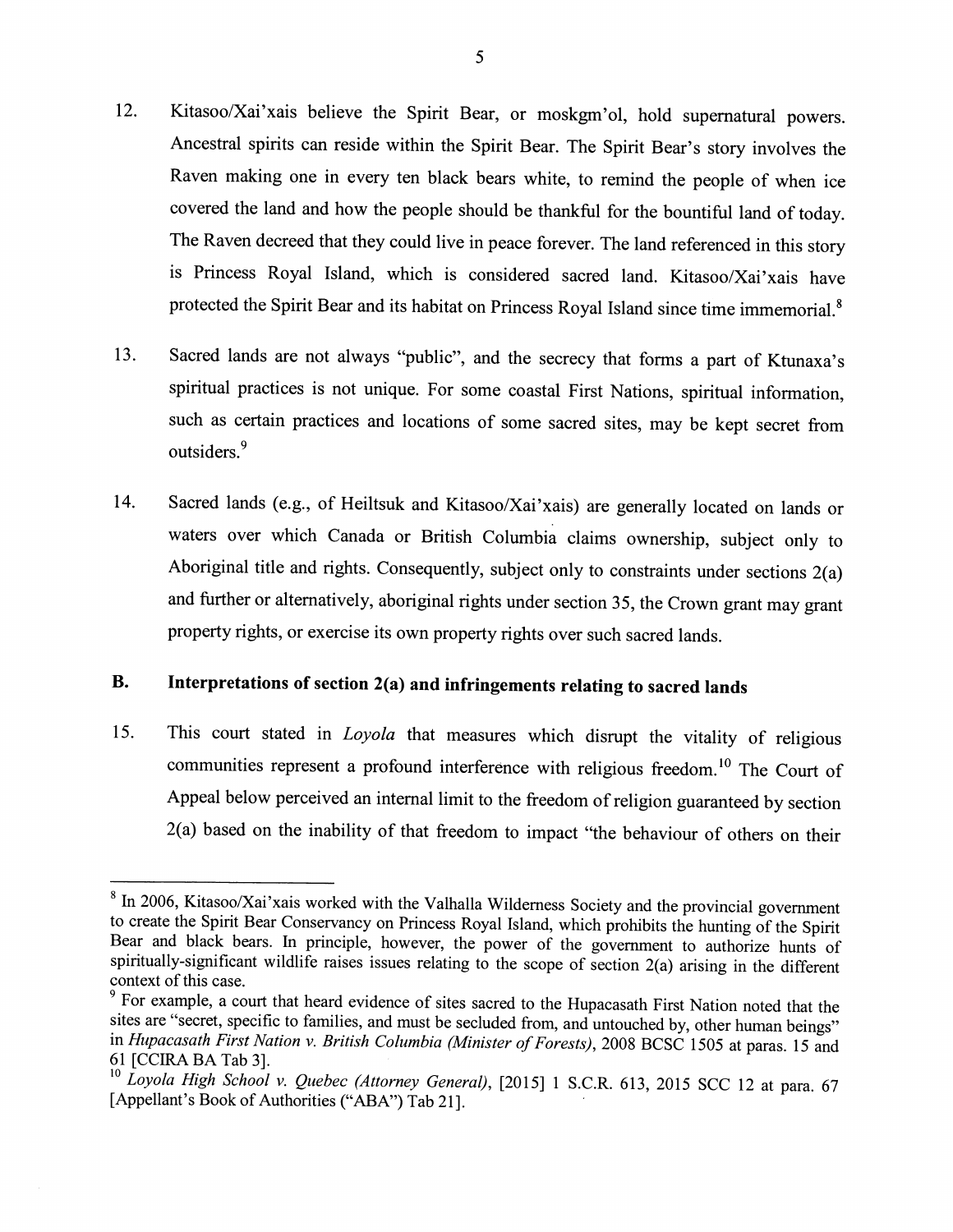own property", as that freedom (categorically) could not require "others" to "act or refrain from acting and behave in a manner consistent with a belief that they do not share."<sup>11</sup> Yet in *Multani*, this court rejected an "internal limit" on freedom of religion – in that case, based on "imperatives of public order, safety, and health, as well as by the rights and freedoms of others" - on the basis that, while freedom of religion can be limited by harm to or interference with the rights of others, competing rights should be reconciled by means of a section 1 analysis.<sup>12</sup> Respectfully, section  $2(a)$  constrains action by public actors, and ought not to categorically exempt acts by the Crown that are attributable to its property rights, including any stemming from its radical or ultimate title in lands.<sup>13</sup> By extension, any "private" rights that Glacier Resorts Ltd. might acquire in the future presuppose the validity of Crown conduct granting property interests to Glacier.

- 16. The Alliance submits a need for a robust conception of religion that addresses the reality of Aboriginal spiritual beliefs encompassing sacred lands, rather than a limited conception of "religion" that leave the integrity of such sacred lands – and Aboriginal beliefs sustained by their integrity – open to erosion by unfettered Crown grants, or other Crown exercises of "title" rights, relating to such lands.
- The Aboriginal spiritual beliefs of First Nations not limited to members of the Alliance 17. like Heiltsuk and Kitasoo/Xai'xais - have already faced substantial erosion through the Crown's historical attempts to assimilate members of First Nations communities, such as by the Crown banning "potlatches" under the Indian Act from 1884 to 1951, and by removing generations of children from their homes and forcing them into the residential school system. For generations, the Crown attempted to assimilate members of First Nations into Euro-Canadian (and more particularly Christian) culture, at the expense of

<sup>&</sup>lt;sup>11</sup> Judgment of the Court of Appeal, at paras. 71 and 74 [Appellant's Record].

<sup>&</sup>lt;sup>12</sup> Multani v. Commission scolaire Marguerite-Bourgeoys, [2006] 1 S.C.R. 256, 2006 SCC 6 at paras. 25-26 [ABA Tab 24].

<sup>&</sup>lt;sup>13</sup> For example, in the context of freedom of expression, this court (albeit to differing degrees) rejected the proposition that the Crown qua owner could categorically prevent the use of airport property for expression: Committee for the Commonwealth of Canada v. Canada, [1991] 1 S.C.R. 139, e.g., at paras. 14-16 (per Lamer C.J. and Sopinka J.) and paras. 224-226 (per McLachlin J.) [CCIRA BA Tab 2].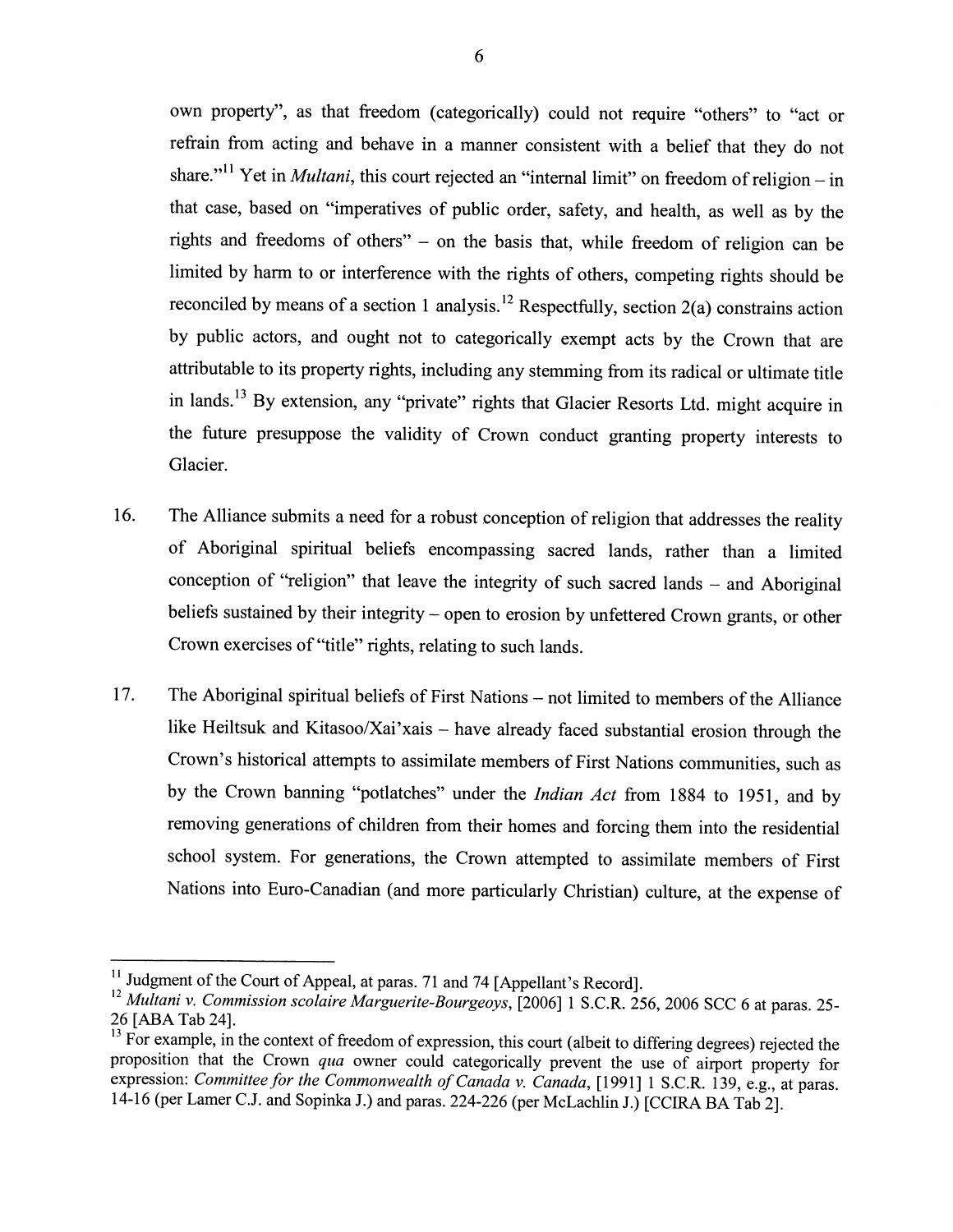their Aboriginal cultures, and more particularly, with damage to the vitality of the spiritual beliefs of their respective First Nations.

- The knowledge-keepers of Heiltsuk, for example, speak of their way of life, including 18. their sacred connections with all life forms on the land and in the waters, as having been fractured by the disruption to their laws, practices, and the transmission of their spiritual beliefs and values. Even when the law prohibiting "potlatches" changed in 1951, the change was not well-known, and the missionary presence was so long-standing and entrenched that Heiltsuk continued to behave as if the restrictions were in place until the 1980s. Knowledge-keepers could only transmit information in bits and pieces, and preserve practices and knowledge as best they could. For Heiltsuk, the exceptions to the restrictions arose only during times of death, when missionaries left Heiltsuk to practice their spiritual and mortuary customs. This led Heiltsuk to carry out what they would have otherwise practiced in a "potlatch" setting to such ceremonies. Knowledge-keepers have since had to rebuild their knowledge through peer-review with surviving elders to confirm the accuracy of what knowledge has survived.
- Spiritual practices were also compromised by the residential school system. Heiltsuk, for 19. example, lost five generations of children who were removed north to Kitimat, east to Edmonton, or south to Alert Bay and Port Alberni. Heiltsuk were punished for using their native language. This system led to confusion and conflicting values, loss of family structure, loss of language, and loss of traditional spiritual beliefs. The Truth and Reconciliation Commission of Canada has recognized, in the opening words of its report, that Canada engaged in "cultural genocide" by persecuting spiritual leaders, forbidding spiritual practices, confiscating and destroying objects of spiritual value, and sending children to residential schools "not to educate them, but primarily to break their link to their culture and identity".<sup>14</sup>

<sup>&</sup>lt;sup>14</sup> Truth and Reconciliation Commission of Canada, Honouring the Truth, Reconciling for the Future: Summary of the Final Report of the Truth and Reconciliation Commission of Canada (2015), at pages 1 and 2 (the "TRC Report") [CCIRA BA Tab 4].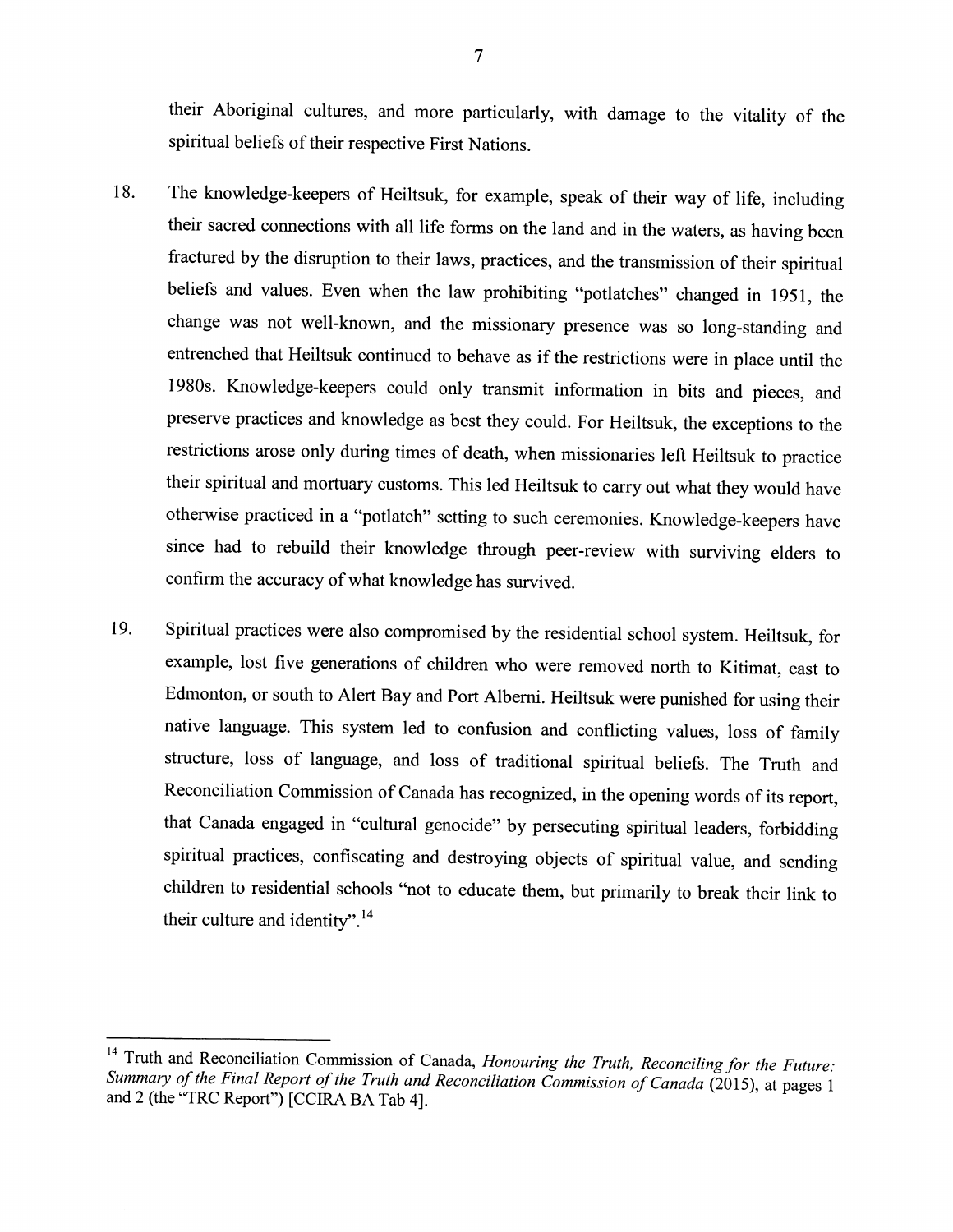- 20. First Nations have, as a result, already lost spiritual knowledge that should have been passed down by elders to new generations, but was instead prohibited or systematically interfered with through government action.
- 21. Respectfully, the need to repair the cumulative effects of past governmental conduct  $-$  to address the legacies of colonialism - may also legitimately inform a broader interpretation of section 2(a). The values that underlie the Charter, which include accommodation of a wide variety of beliefs, and respect for cultural and group identity, are consistent with the reasoning of the Truth and Reconciliation Commission that, "supporting the right of Indigenous peoples to self-determination in spiritual matters must be a high priority in the reconciliation process," and that further, "Indigenous peoples, who were denied the right to practise and teach their own spiritual and religious beliefs and traditions, must now be able to do so freely and on their own terms."<sup>15</sup>
- 22. In contrast, a narrower interpretation of section 2(a) that excludes the integrity of genuinely sacred lands effectively guarantees freedom of religion to adherents to nonland-based religions (including monotheistic religions that do not have their sacred lands in Canada), while at the same time leaving key aspects of Aboriginal spiritualties that may be tied to lands and waters subject to non-trivial, substantial interferences, on the basis that all such lands and waters (now) form property of the Crown – even where such property has not yet passed into the hands of Crown subjects.
- 23. Absent established or recognized Aboriginal title over any particular sacred lands, or Aboriginal rights addressing the integrity of sacred lands, a decision excluding landbased spirituality from the scope of the freedom of conscience and religion protected by section 2(a) allows government an unfettered right to develop or dispose of Crownowned sacred lands, regardless of any disproportionate impact of such conduct on the vitality of the spiritual beliefs in affected aboriginal communities.
- Finally, the Alliance submits that proportionality analyses of infringements under section 24. 1 may also be informed by the fragility of Aboriginal beliefs resulting from historical state efforts to suppress and eradicate those beliefs, and the potential for greater impacts

 $15<sub>15</sub>$ Ibid., at page 226 [CCIRA BA Tab 4].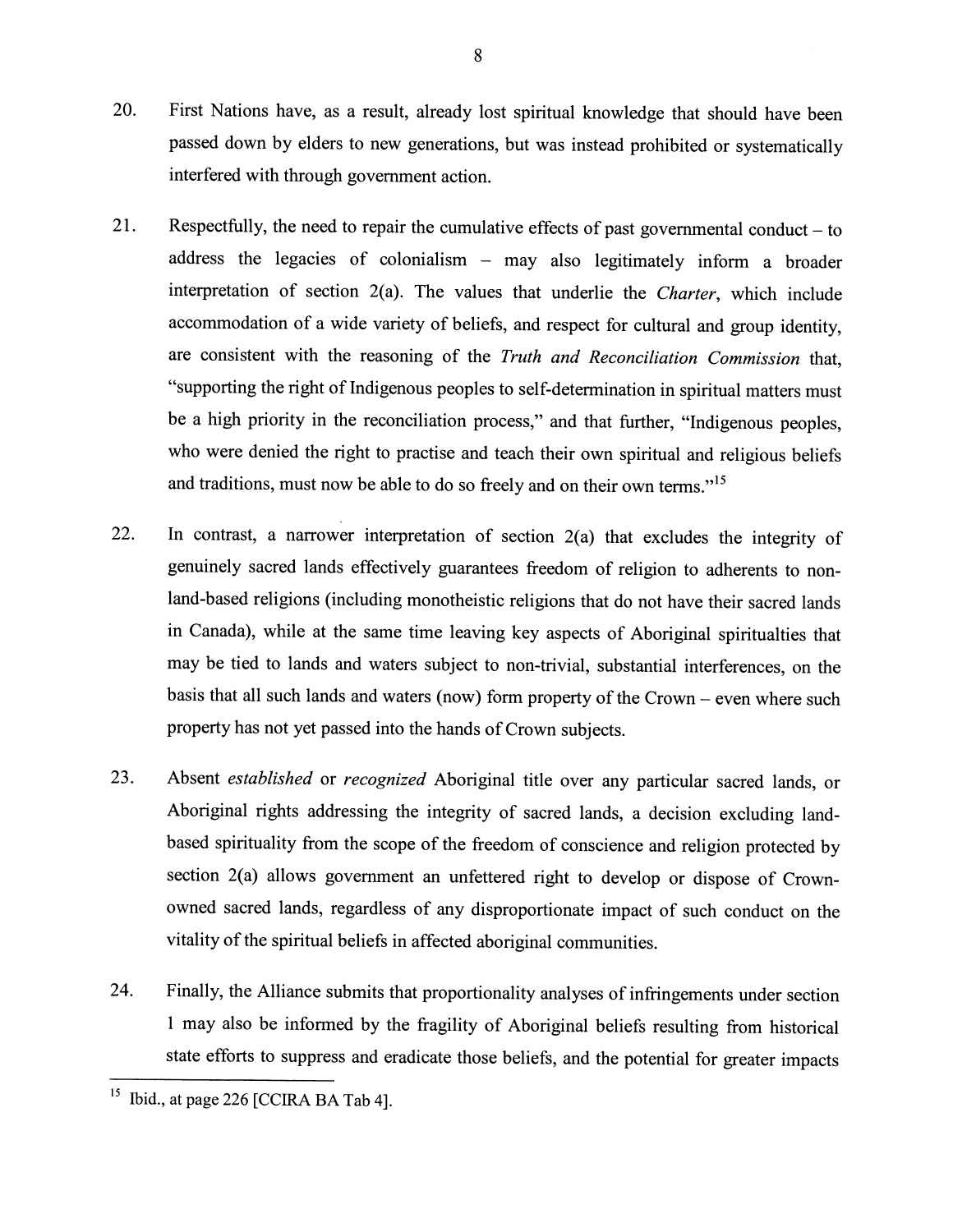from infringements, due to the already-compromised vitality of spiritual beliefs within Aboriginal communities. A higher threshold for justifying an infringement may properly flow from the context of ongoing, cumulative effects of past governmental conduct.

#### **PART IV - COSTS**

The Alliance does not seek costs, and asks that no costs be awarded against it. 25.

# **PART V - ORDER SOUGHT**

The Alliance requests the right to make oral arguments of no more than 10 minutes at the 26. hearing of this appeal.

Dated: October 26, 2016

Agent for the Ly, As And

for: Counsel for the Intervener, CCIRA Ng Ariss Fong, Lawyers per: Lisa C. Fong